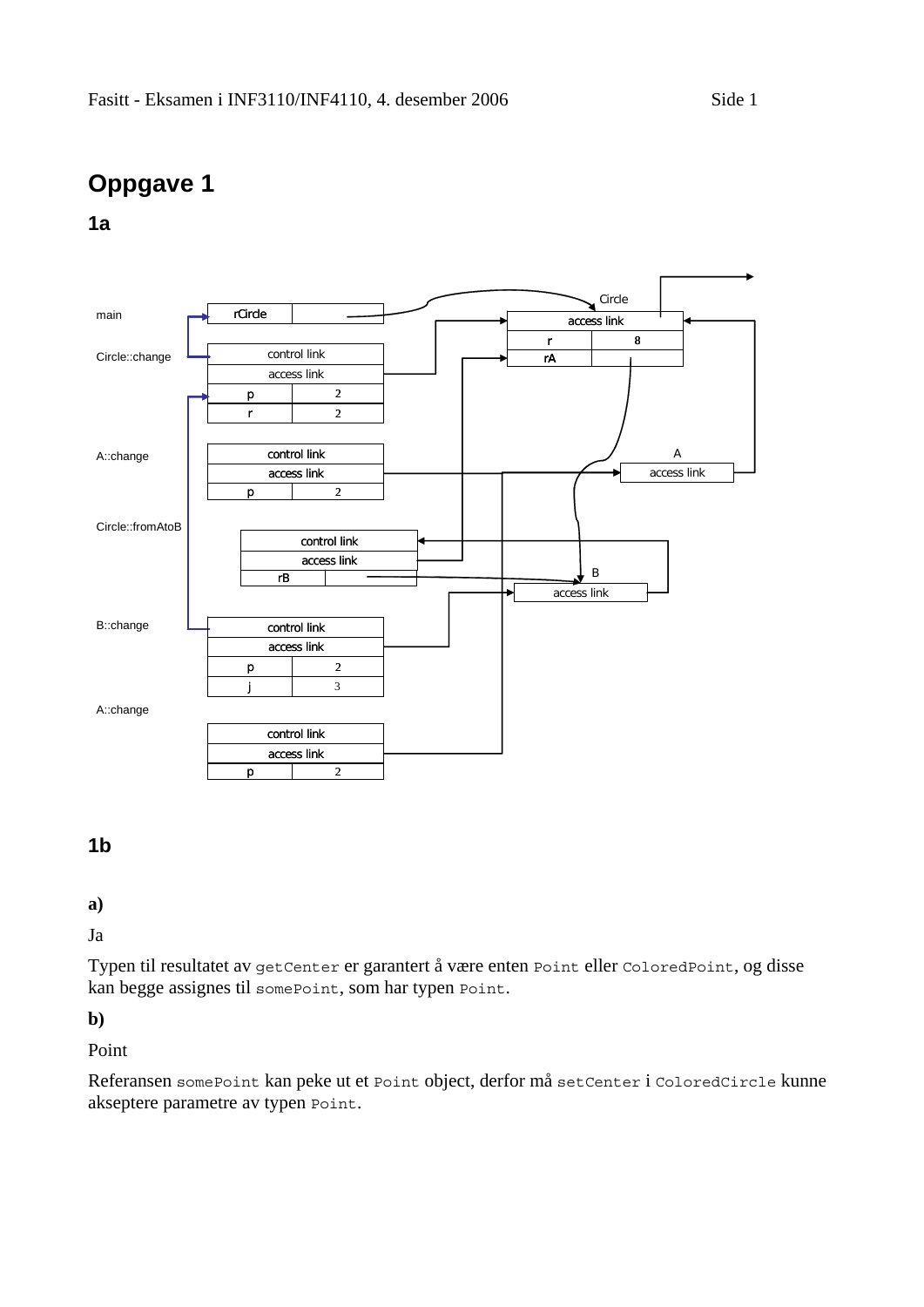### **Oppgave 2**

#### **2a**

```
a) 
  fun max(i, j) = if i \ge j then i else j;
b) 
  (* Rett frem *) 
  fun maxlist([]) = 0\int maxlist(x::xs) = max(x,maxlist(xs)) ;
  (* Samme med case syntaks *) 
  fun maxlist(i1) = case il of nil => 0 
           \vert x:txs \Rightarrow max(x,maxlist(xs));(* med foldl/foldr *) 
  fun maxlist(xs) = fold (max) 0 xs;
  fun maxlist(xs) = foldr (max) 0 xs ;
  (* en variant med hjelpefunksjon *) 
  fun maxl([], n) = n\int \maxl(x:ixs,n) = if x > n then maxl(xs,x) else maxl(xs,n) ;
  fun maxlist(xs) = maxl(xs, 0) ;
  (* og enda en *) 
  fun maxlist([]) = 0maxlist([x]) = x| maxlist(x::y::xs) = if x > y then maxlist(x::xs) else maxlist(y::xs);
c) 
  fun sumlist([]) = 0\int sumlist(x::xs) = x+sumlist(xs);
  (* med case-uttrykk *) 
  fun sumlist(ii) =
       case il of nil => 0 
           \vert x:: xs => x+sumlist(xs);
```

```
(* med fold *) 
fun sumlist(xs) = foldl (op+) 0 xs ;
fun sumlist(xs) = foldr (op+) 0 xs ;
```

```
(* med hjelpefunksjon *) 
fun suml([], n) = n\vert suml(x::x s, n) = suml(xs,(x+n));
fun sumlist(xs) = suml(xs, 0) ;
```